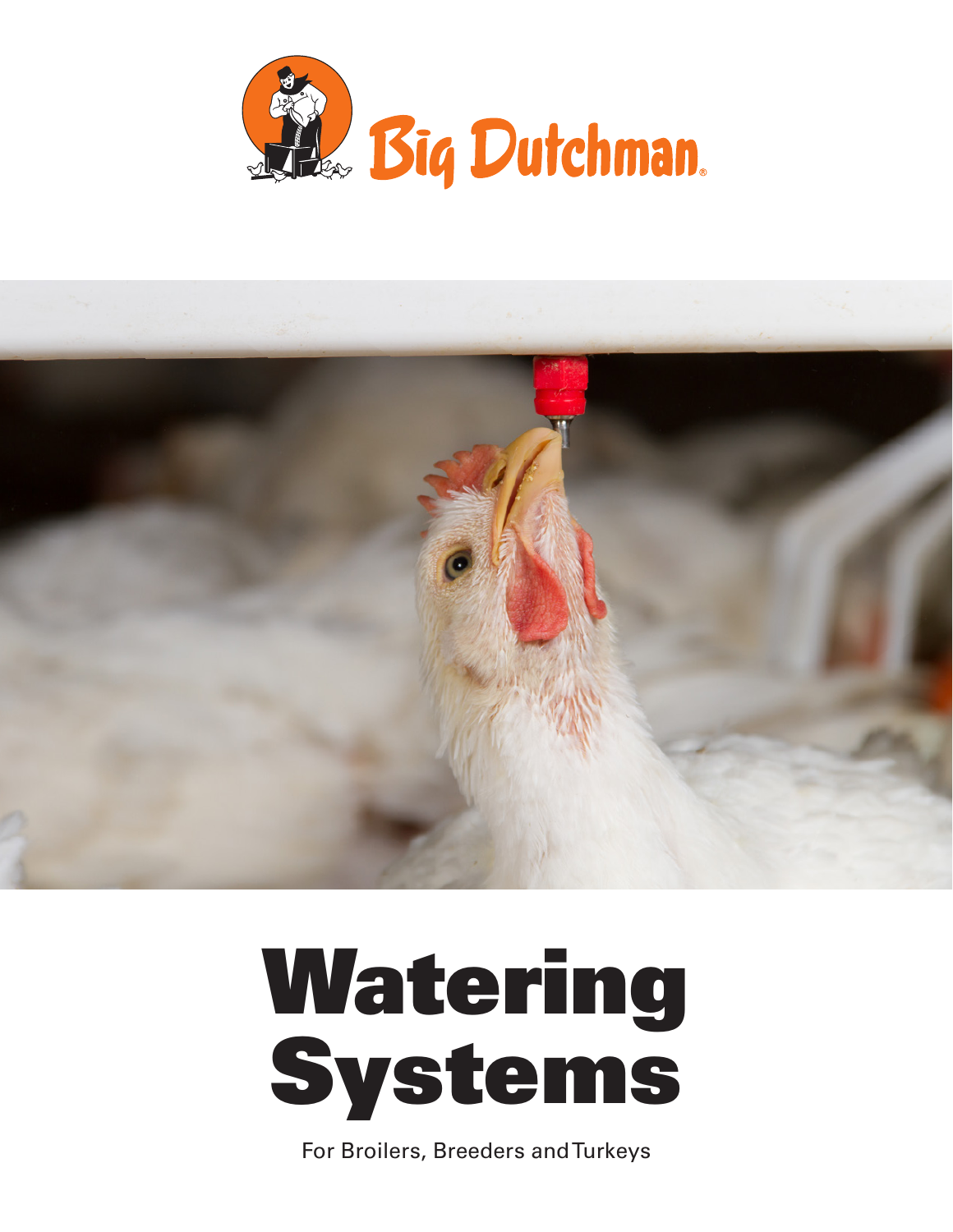To achieve optimum performance from your birds, it is extremely important to provide fresh and clean drinking water. A reliable water supply free from contamination and within easy reach of the birds must be available. Big Dutchman satisfies all these requirements through a wide range of drinking systems for broilers, turkeys, breeders, as well as pullets and layers.

#### **Our product range includes:**

- Nipple drinkers with and without drip cup
- Round drinkers for open water

The choice of the right drinking system depends on the type of birds and your individual requirements.

# **NIPPLE DRINKERS - HYGIENIC SUPPLY OF DRINKING WATER**

In modern poultry production, nipple drinker systems have proven to be reliable and hygienic for supplying drinking water. They can be composed of the following parts:

- Pressure control unit with rinsing system end or central supply, depending on the drinker length
- Slope regulator evens out 4 6 inch incline
- End kit or end kit with automatic flush kit (optional) each with water level indicator
- Standard pipe with valve. Under normal operation the valve is open to allow the air to escape
- Aluminium extrusion or conduit with anti-roost wire
- Nipple tube with all stainless nipples and combi-nipples
- Suspension system

Pressure regulator, slope control unit, standard pipe and automatic flushing, each with water level indicator.



# **STAINLESS STEEL NIPPLE, COMBI NIPPLE, AND SCREW NIPPLE WITH DRIP CUP**

These nipples are ideally suited for growing poultry up to a live weight of approximately 26 lbs.

Both nipples have a flow rate of 80 - 95 ml/min, providing sufficient water supply for heavier poultry. The single-arm drip cup keeps the litter dry while giving birds the water they need. For use in layer and breeder



houses, Big Dutchman also offers 50 ml and 100 ml screw nipples that can only be activated vertically.

# **HYGIENIC NIPPLE WITHOUT DRIP CUP**

With a focus on good hygiene, our nipples deliver a flow rate of 50 to 55 ml/min\*, resulting in the following:

- Reliable valve dispenses water according to demand and without spilling or leaking
- The saddle is welded

onto the square nipple tube so the plug-in and fixation mechanism guarantees maximum housing hygiene and does not create any areas for dirt to gather

• Constructed from high-quality materials (stainless steel and special synthetic material) for a long working life

\*At 20 cm water column

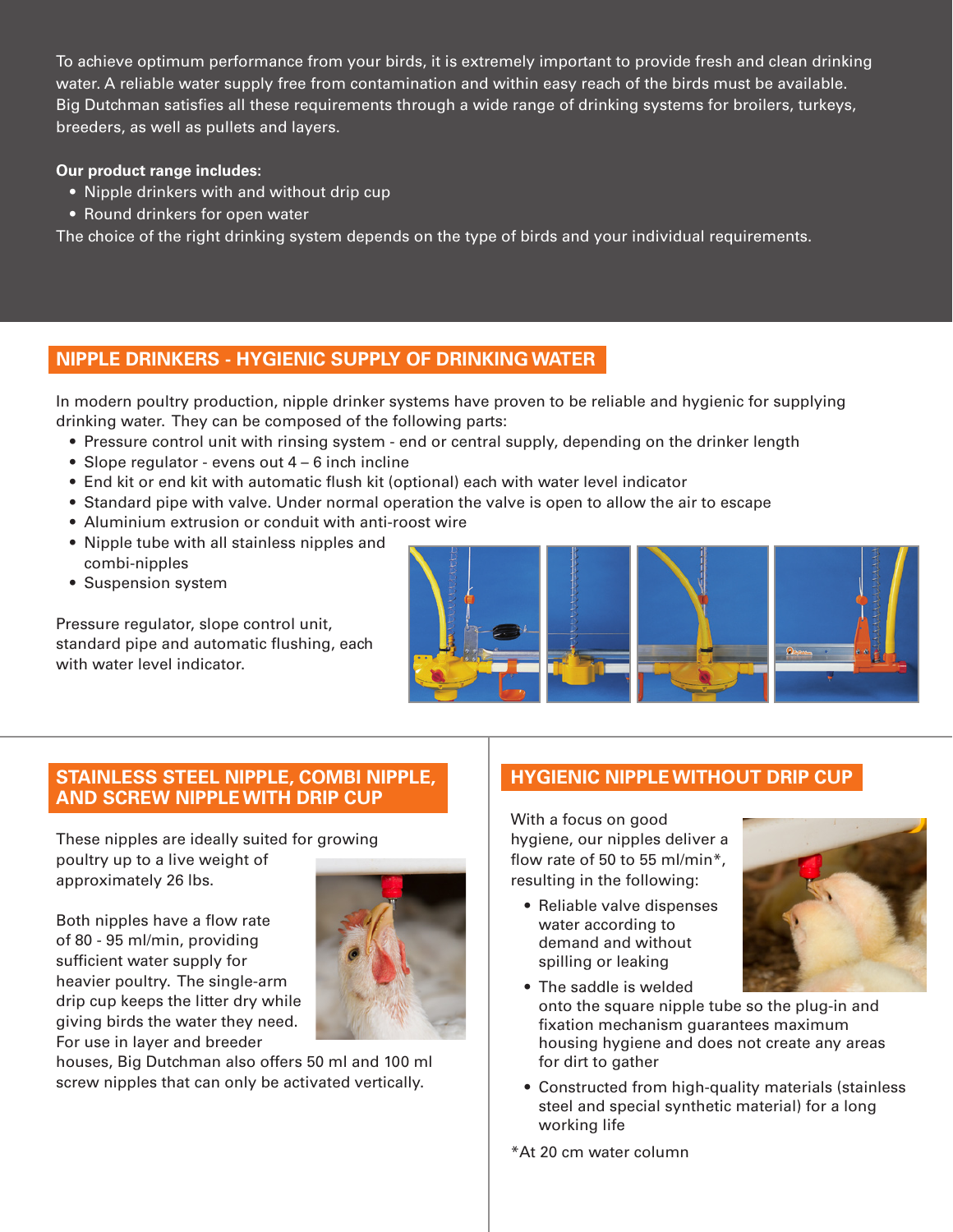# **DRINKING SYSTEMS FOR A RELIABLE SUPPLY OF FRESH AND CLEAN DRINKING WATER.**

#### **ROUND DRINKERS - OPEN WATER FOR ALL KINDS OF POULTRY**

Big Dutchman offers various round drinkers that are used depending on the bird type and weight. These

drinkers are usually installed in a suspended position.

 The JUMBO-T and JUMBO-98 round drinkers are ideally suited for heavy turkeys from 4 to 55 lbs. live weight. The JUMBO-B drinker is for turkeys up to 26 lbs. live weight, as well as for layers and broiler breeders. The narrow water jet running along the side of the bell keeps the water supply clear and prevents splashing over the rim, reducing ammonia emissions inside the house.

The ballast body of the JUMBO-T, and B is fitted directly to the suspension, resulting in no load on the valve, and the water level can be adjusted more precisely.



# **WATER CONNECTION UNIT FOR POULTRY HOUSES**

A complete drinking system comes with the actual drinker, and with a water connection unit. This unit is

installed between the main water supply and the house water line, and can consist of different modules put together according to your needs. The water pressure is adjusted by the pressure regulator.

- 1. Optional back flush filter in case of high water contamination
- 2. Ball valve for separate water access
- 3. Water meter for measuring water consumption optional electronic (8), for connection to a computer
- 4. Bypass with 3 ball valves medicator hook up
- 5. Medicator available in two sizes
- 6. Pressure reducer with filter for the protection of excessive supply pressure

Water connection unit, can be delivered with nominal widths of  $\frac{3}{4}$ , 1" and  $\frac{11}{2}$ "

# **BIG DUTCHMAN WATER CONNECTION UNITS HAVE THE FOLLOWING FEATURES:**

- Compact design leads to problem-free installation, even in small service rooms
- Easy assembly and easy to extend because all parts are screwed together, no sticking joints
- All connecting elements are made of PVC for optimum corrosion protection